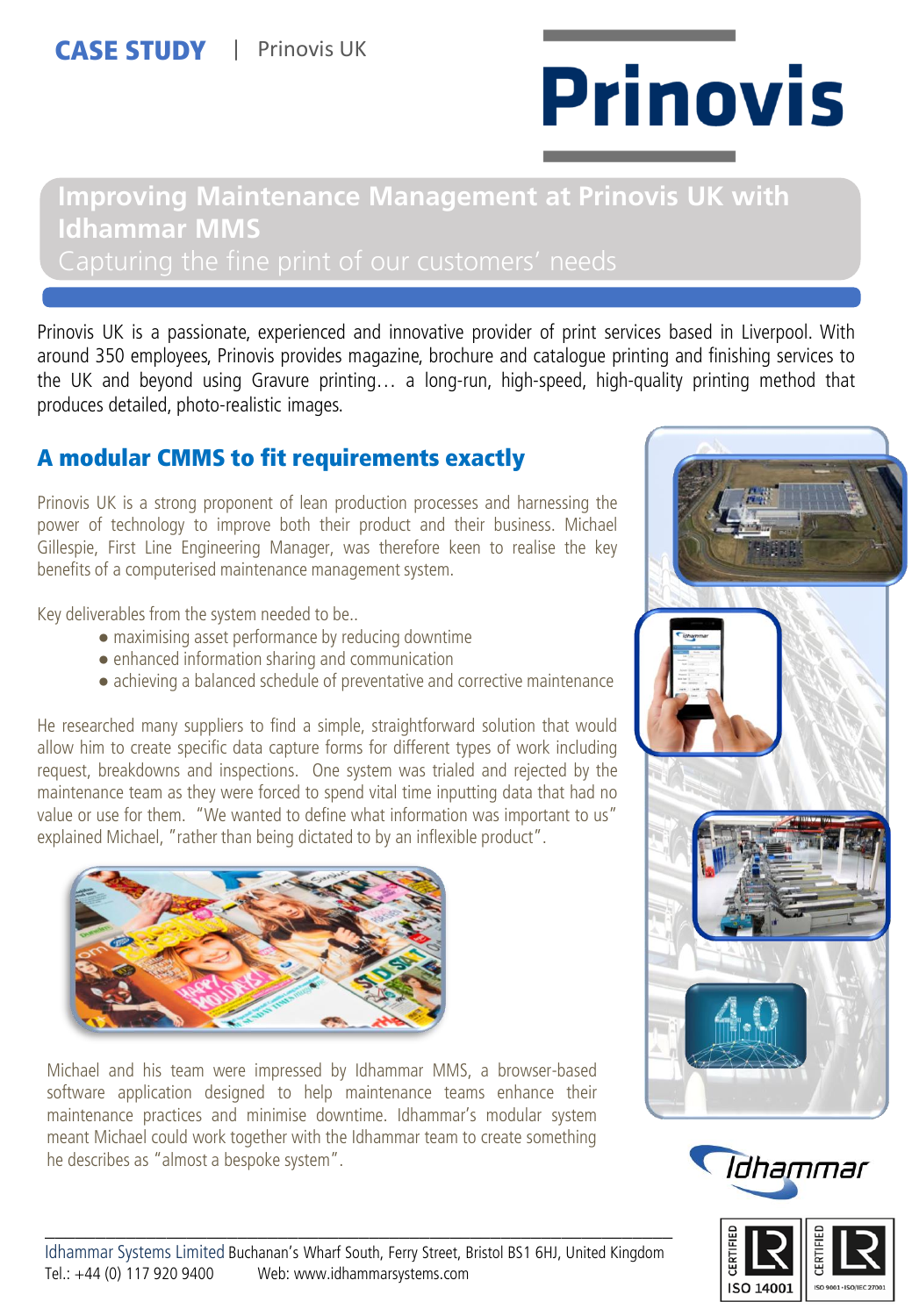

#### Maintenance on the Move



Responding to equipment downtime events and operational requests for immediate technical assistance is a top priority for the maintenance team. The site-wide use of hand-held tablets ensures that the engineering team is immediately alerted to any request for help and that they have access to all supporting documentation and digital images.

# Collaborative implementation: the blueprint for success

Once Michael had worked together with Idhammar to develop the maintenance system solution that met the Prinovis UK team's needs and requirements, the focus shifted to the crucial implementation stage.

To ensure a fast and smooth process, Idhammar assigned an experienced system implementation team to the project. Upholding the Idhammar dedication to world-class customer service, consultants traveled to Liverpool and worked with Michael Gillespie while he undertook the system implementation and system configuration. Technical and operational support was also provided via remote web sessions

This collaboration was invaluable to Michael; "I got a real insider's view of how to do things right and how to get the best value out of the system" he said. After only three weeks, Idhammar MMS was running, and Michael was fully trained and a confident system user; a rapid success!

# Idhammar MMS flexing to fit Prinovis UK's workflow

Prinovis UK's maintenance team of 30 engineers and eight managers were primarily interested in a "quick and easy" CMMS, and Idhammar certainly delivered. An engineer can quickly open and close a work order in less than a minute, and screen defaults are set up for ease and quick access. This matching of system features to the team's workflow drove staff engagement and enthusiasm. Michael remarked "Idhammar MMS doesn't make work, it lets people get their work done quicker!"



Idhammar Systems Limited Buchanan's Wharf South, Ferry Street, Bristol BS1 6HJ, United Kingdom Tel.: +44 (0) 117 920 9400 Web: www.idhammarsystems.com